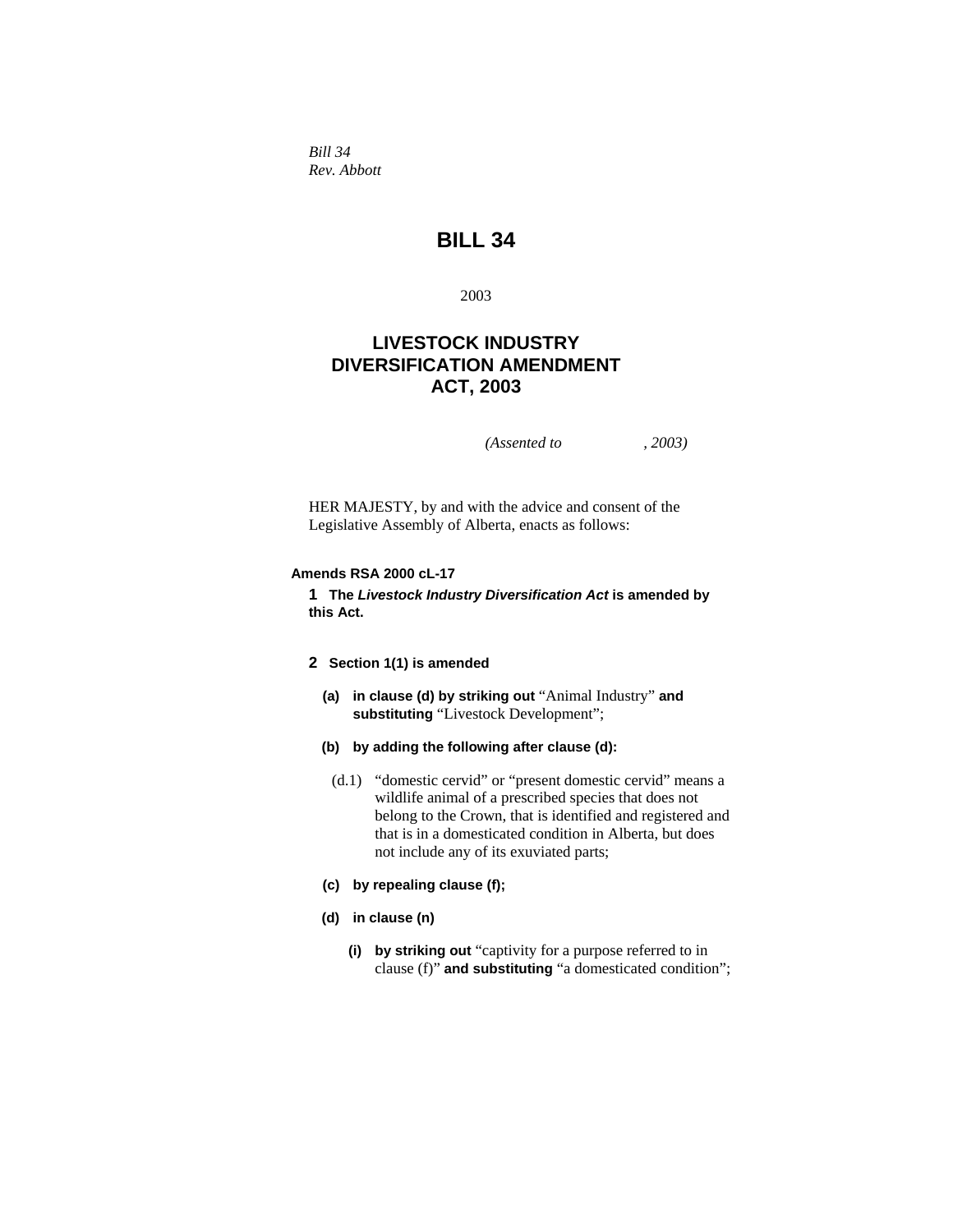**(ii) in subclause (ii) by striking out** "captivity" **and substituting** "a domesticated condition".

## **3 Section 1 is amended by adding the following after subsection (2):**

**(3)** For the purposes of this statute, a species animal is in a domesticated condition if it is in circumstances prescribed by the Minister and

- (a) in the case of an animal in Alberta, it is
	- (i) held on a domestic cervid production farm,
	- (ii) being lawfully transported within Alberta,
	- (iii) held at a veterinary clinic, or at an abattoir pending slaughter, or
	- (iv) held at a temporary holding facility for some temporary purpose only,

 in a captive state for the purpose or the ultimate purpose of reproduction, sale as breeding stock or as meat or the sale of prescribed parts of it or any other purpose prescribed by the Minister, or for any combination of those purposes and, if it was ever outside Alberta, it was on each occasion lawfully imported into Alberta and lawfully exported from the outside jurisdiction, or

- (b) in the case of an animal outside Alberta, it is
	- (i) on premises, other than a zoo, that the Minister considers to be the equivalent in the jurisdiction in question to a domestic cervid production farm,
	- (ii) being lawfully transported in a captive state for any such purpose,
	- (iii) held at a veterinary clinic, or
	- (iv) held at a temporary holding facility for some temporary purpose only,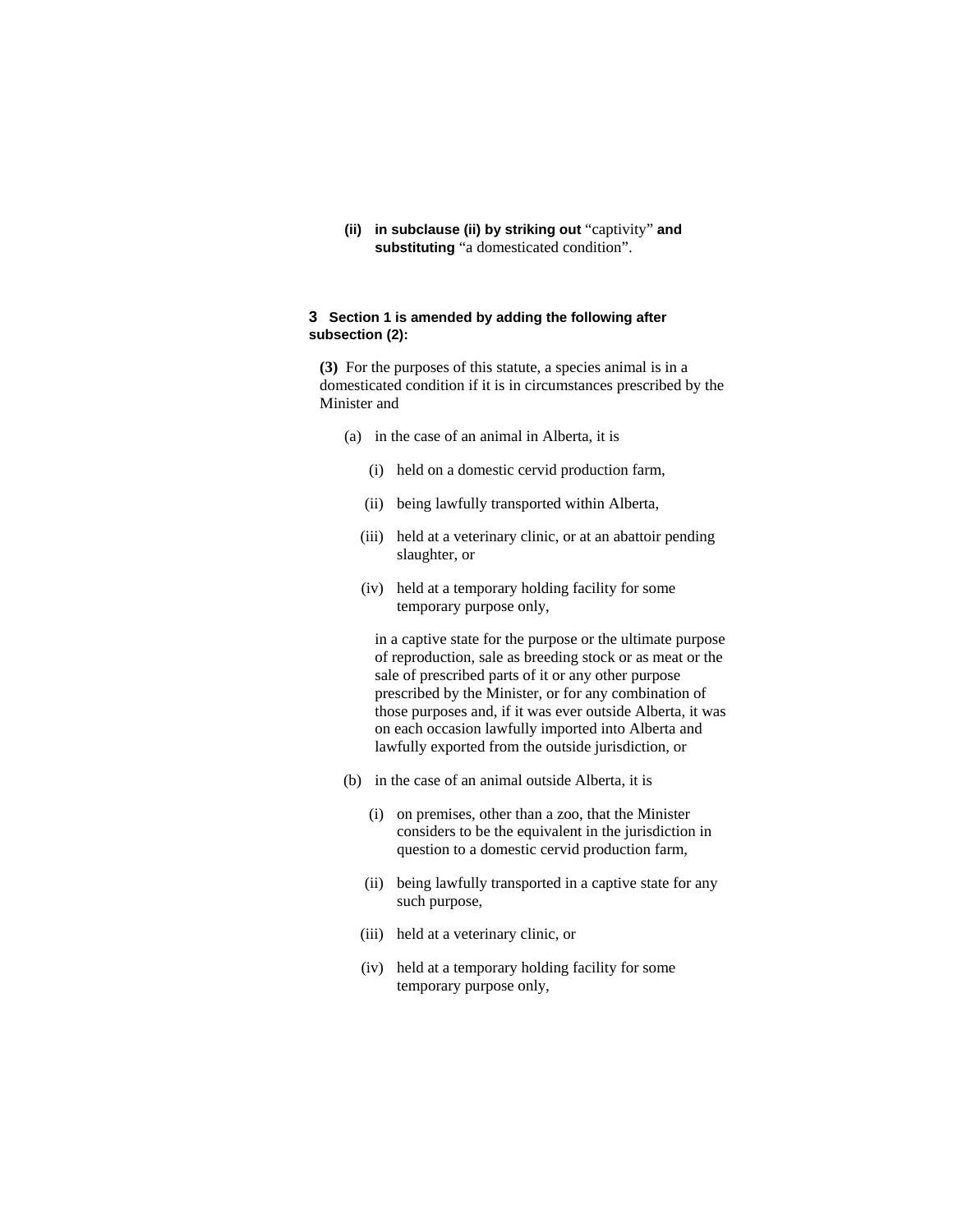and if the animal has been held in one or more of the conditions referred to in clause (a) or (b) or a combination of those conditions for the whole of its life.

**(4)** Notwithstanding subsection (3), a species animal to which subsection (3)(a) applies does not cease to be in a domesticated condition if it escapes and is recaptured within the period referred to in section 60(2)(b) of the *Wildlife Act*.

## **4 Section 6(1) is amended by adding the following after clause (c):**

 (c.1) the applicant satisfies the Minister that the farm contains no live species animals that are not authorized present or prospective domestic cervids,

## **5 Section 11 is amended**

- **(a) in subsection (2) by repealing clauses (a) and (b) and by adding** "registered and identified before the dates prescribed by the Minister" **after** "animal";
- **(b) in subsection (4)(a) by striking out** "captive" **and substituting** "in a domesticated condition".

**6 Section 12 is amended by striking out** "kept captive" **and substituting** "held".

**7 Section 13(3) is amended by striking out** "in captivity".

#### **8 The following is added after section 13:**

#### **Release into the wild**

**13.1** A person shall not wilfully or negligently release a live domestic cervid from its domesticated condition.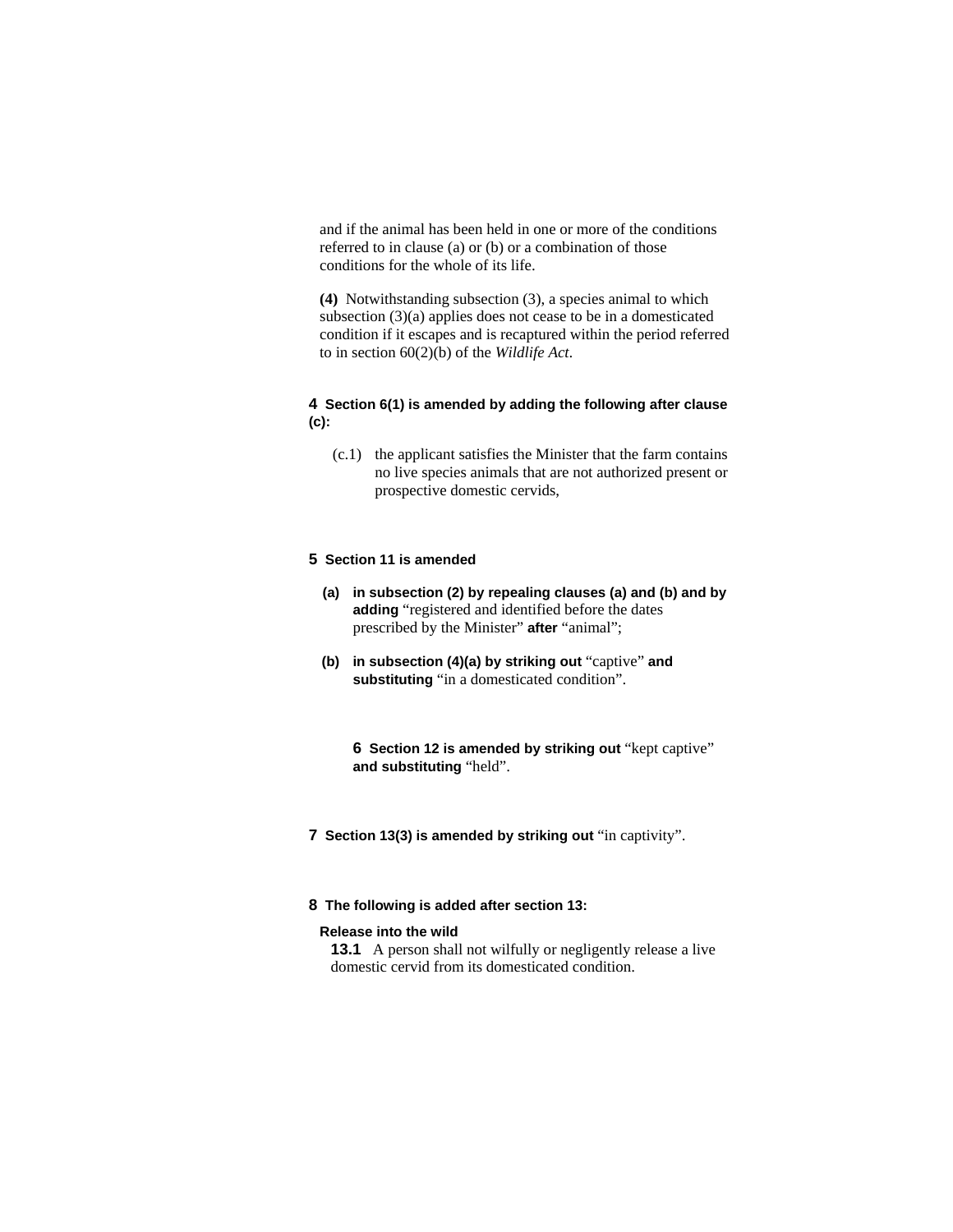## **9 Section 15 is amended**

- **(a) in subsection (1) by striking out** "An" **and substituting**  "Except as prescribed by the Minister, an";
- **(b) by striking out** "in captivity" **wherever it occurs.**

#### **10 The following is added after section 18:**

## **Transportation**

**18.1** A person shall not transport a present or prospective domestic cervid except in accordance, so far as applicable, with the *Livestock Identification and Brand Inspection Act* and the *Health of Animals Act* (Canada) and the regulations under those Acts.

#### **11 Section 20(1) and (3) are amended by striking out**

"captivity" **and substituting** "its domesticated condition".

#### **12 Section 21 is repealed and the following is substituted:**

#### **Sale of live prospective domestic cervids**

**21** A person may sell a live prospective domestic cervid.

## **13 Section 22 is amended**

**(a) by repealing subsection (1) and substituting the following:** 

#### **Slaughter of domestic cervids**

**22(1)** A person shall not kill a domestic cervid

- (a) except at a lawfully operating abattoir in accordance with the *Meat Inspection Act* or the *Meat Inspection Act* (Canada) and the regulations under it,
- (b) unless that person is the currently licensed operator and the killing is conducted on that operator's own farm under conditions where the killing is exempt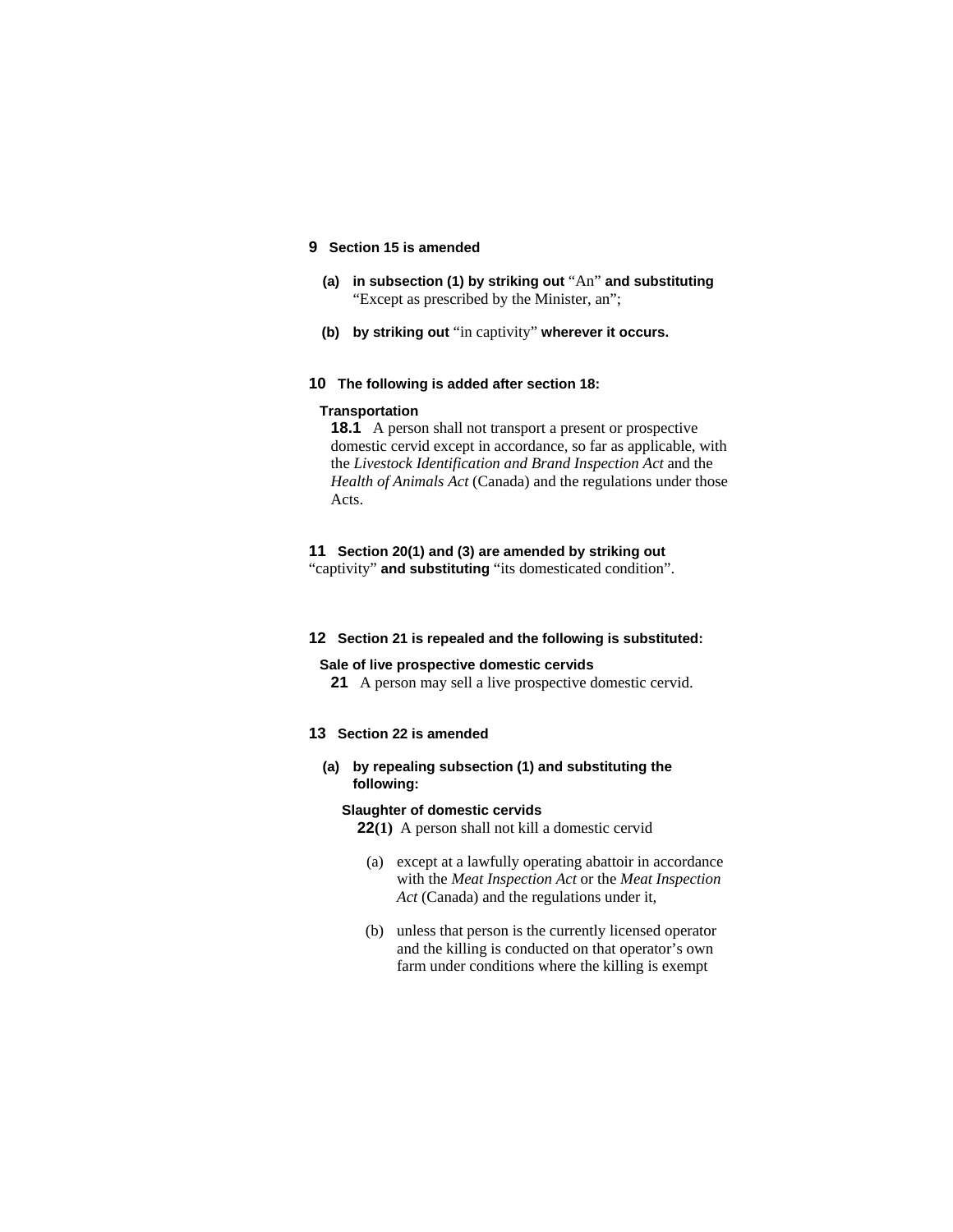from the *Meat Inspection Act* and the regulations under it,

- (c) except under circumstances prescribed by the Minister, or
- (d) unless the domestic cervid is in distress and the killing is done for humane reasons in accordance with generally accepted animal husbandry practices.
- **(b) in subsection (2) by striking out** "ribbon-branded" **and substituting** "marked in accordance with that Act";
- **(c) in subsection (3) by striking out** "directing or authorizing the slaughter elsewhere than at an abattoir,".

## **14 Section 23 is amended by striking out** "or" **at the end of clause (a), adding** ", or" **at the end of clause (b) and adding the following after clause (b):**

(c) the circumstances prescribed by the Minister exist.

## **15 Section 30 is amended by striking out** "and" **at the end of clause (a) and repealing clause (b) and substituting the following:**

- (b) in the case of an offence against section 12, 13, 14, 16(1) or 17, to a fine of not more than \$5000 or to imprisonment for a term of not more than one month, or both,
- (c) in the case of an offence against section 15(1), 15(2) or 22, to a fine of not more than \$10 000 or to imprisonment for a term of not more than 6 months, or both,
- (d) in the case of an offence against section 13.1, 23 or 24, to a fine of not more than \$10 000 or to imprisonment for a term of not more than one year, or both,
- (e) in the case of an offence against section 11 or 16(2), to a fine of not more than \$1000, and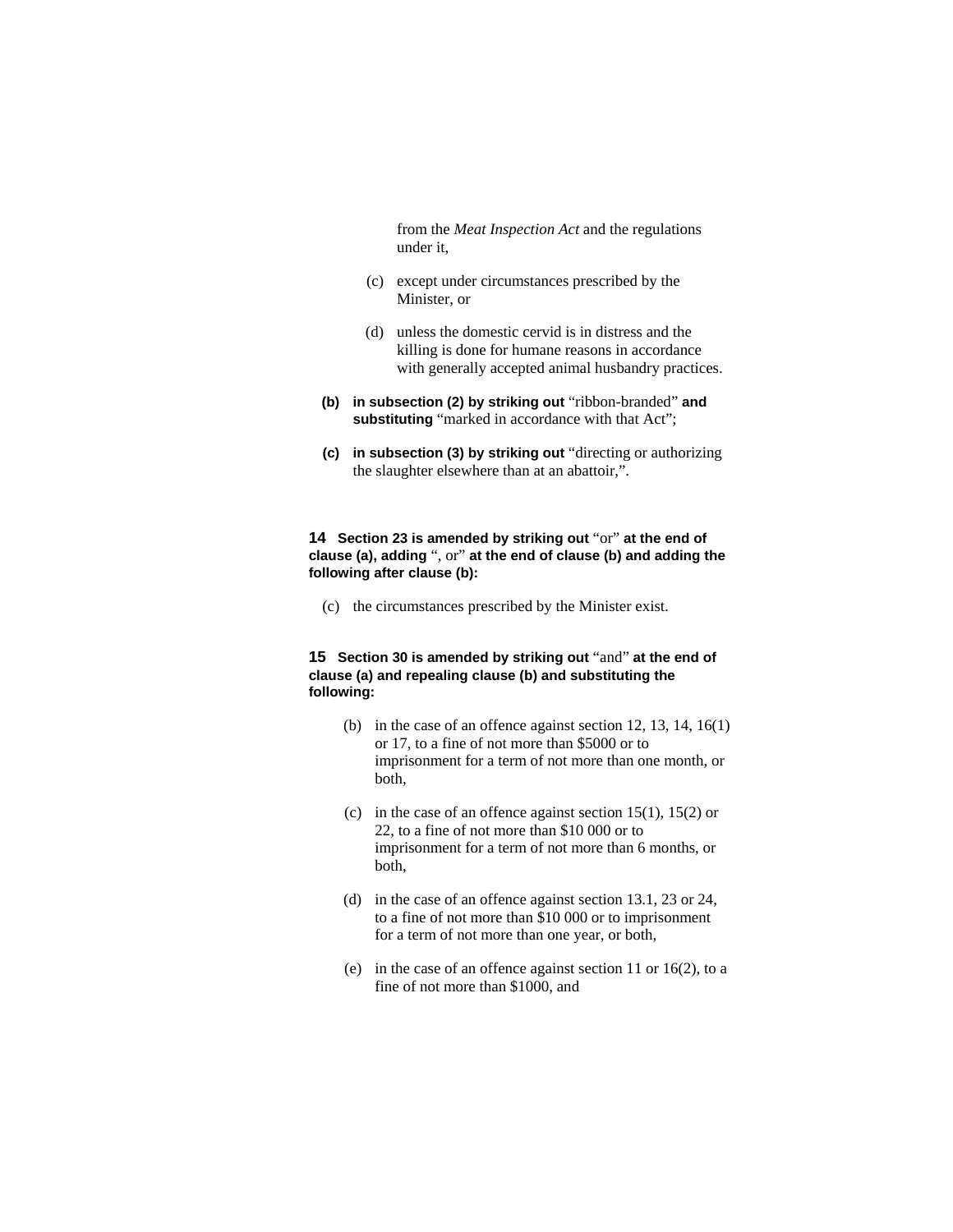(f) in any other case, to a fine of not more than \$2500 or to imprisonment for a term of not more than one month, or to both.

## **16(1) The following provisions are amended**

- **(a) by striking out** "game-production animal" **wherever it occurs and substituting** "domestic cervid";
- **(b) by striking out** "game-production animals" **wherever it occurs and substituting** "domestic cervids";
- **(c) by striking out** "game animal" **wherever it occurs and substituting** "domestic cervid":

section  $1(1)(b)$ , (e), (i), (j), (l), (n) and (q); section  $4(1)$ ; section 11; section 12; section 13; section 14; section 15; section 16; section 17; section 19; section 20; section 22(2); section 23; section 24; section 26; section 33; section 34.

**(2) The headings preceding sections 4, 11 and 20 are amended by striking out** "Game Animal" **and substituting** "Domestic Cervid".

**Consequential amendments to RSA 2000 cW-10 17(1) The** *Wildlife Act* **is amended by this section.**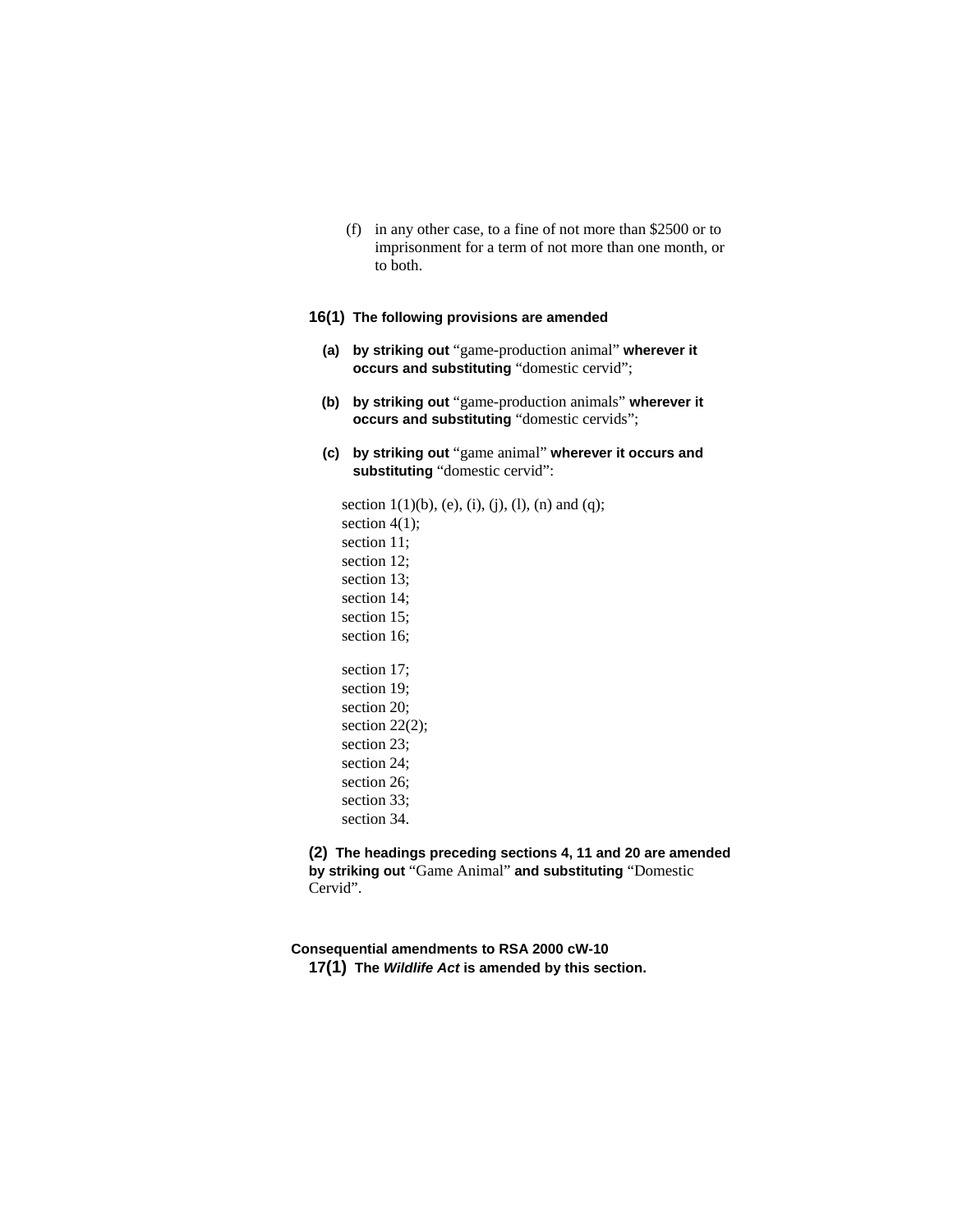## **(2) Section 1(2) is amended by adding the following after clause (a):**

 (a.1) to the extent that the activity in question was lawfully performed under the *Meat Inspection Act* or the *Meat Inspection Act* (Canada) and the regulations under that Act,

**(3) Section 54 is amended by adding** ", the *Meat Inspection Act* or the *Meat Inspection Act* (Canada)" **after** "*Act*".

## **(4) Section 57 is amended by repealing subsection (2) and substituting the following:**

**(2)** Subsection (1) does not apply with respect to a domestic cervid.

## **(5) Section 61 is amended by renumbering it as section 61(1) and by adding the following after subsection (1):**

**(2)** The Minister shall not give an authorization under subsection (1) in respect of a domestic cervid.

- **(6) The following provisions are amended** 
	- **(a) by striking out** "game-production animal" **wherever it occurs and substituting** "domestic cervid";
	- **(b) by striking out** "game-production animals" **wherever it occurs and substituting** "domestic cervids";
	- **(c) by striking out** "game animal" **wherever it occurs and substituting** "domestic cervid":

section  $1(1)(m)$  and  $(2)(b)$  and  $(c)$ ; section 29; section  $41(3)(b)$ ; section  $46(1)$ ; section  $55(2)(b)$  and (c); section  $56(2)(c)$ ; section 59(2); section 60(2); section 64(2);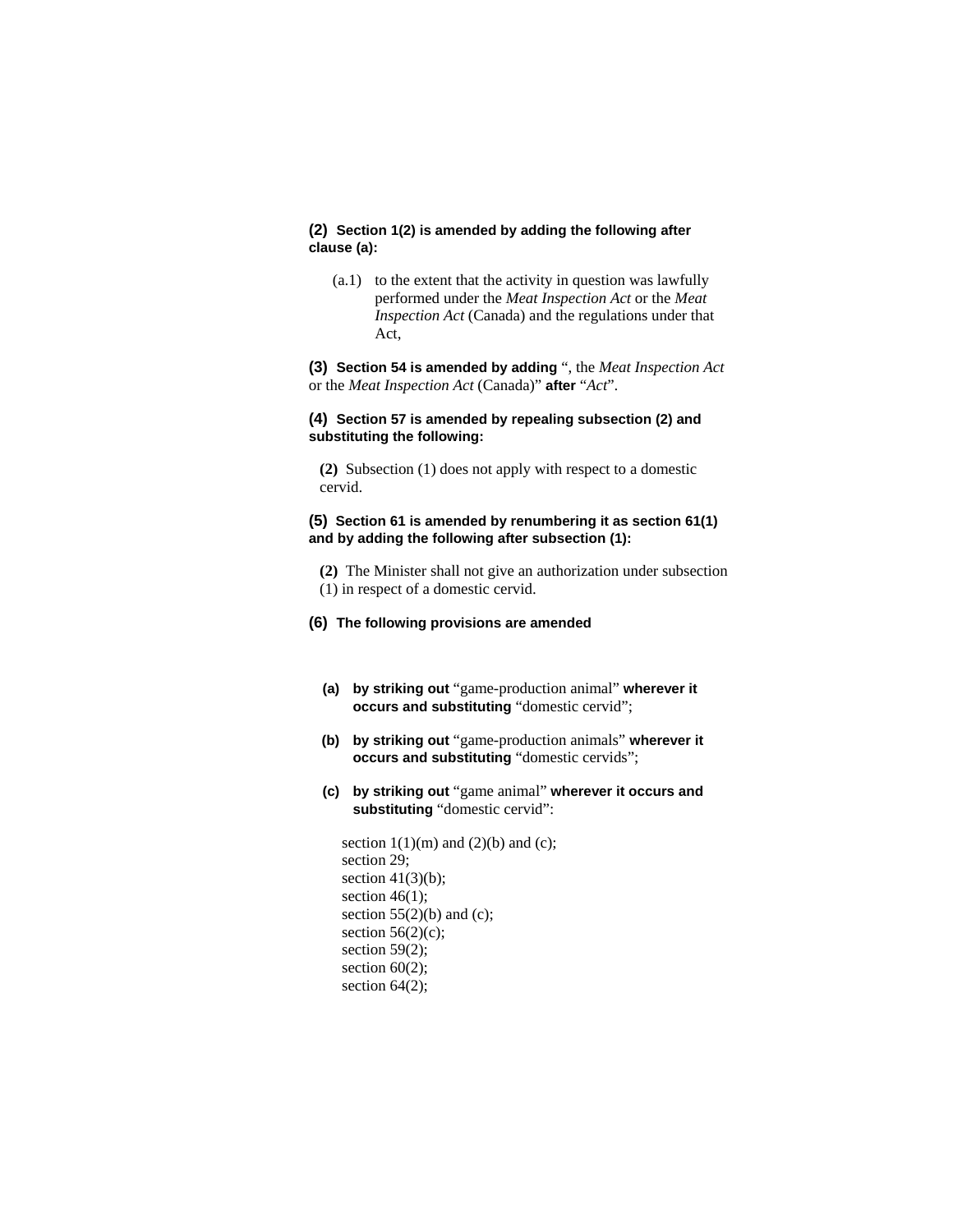section  $81(6)$ ; section 82(1); section 105(2).

#### **Consequential amendments to RSA 2000 cL-16**

**18(1) The** *Livestock Identification and Brand Inspection Act* **is amended by this section.** 

- **(2) Section 1 is amended** 
	- **(a) by adding the following after clause (f):**
		- (f.1) "domestic cervid" means a domestic cervid within the meaning of the *Livestock Industry Diversification Act*;
	- **(b) by repealing clause (h).**

#### **(3) The following provisions are amended**

- **(a) by striking out** "game-production animal" **wherever it occurs and substituting** "domestic cervid";
- **(b) by striking out** "game-production animals" **wherever it**

 **occurs and substituting** "domestic cervids":

section 1(l); section  $3(1)$  and  $(7)$ ; section  $5(3)$ ; section 6(6); section  $15(7)$ ; section  $16(5)$ ; section 47(3); section 49; section 50.

#### **Consequential amendments to other Acts**

**19(1) The following provisions are amended by striking out**  "game-production animals" **and substituting** "domestic cervids"**:** 

 (a) the *Agricultural Operation Practices Act*, section 1(b)(ii) and  $(c.1)$ ;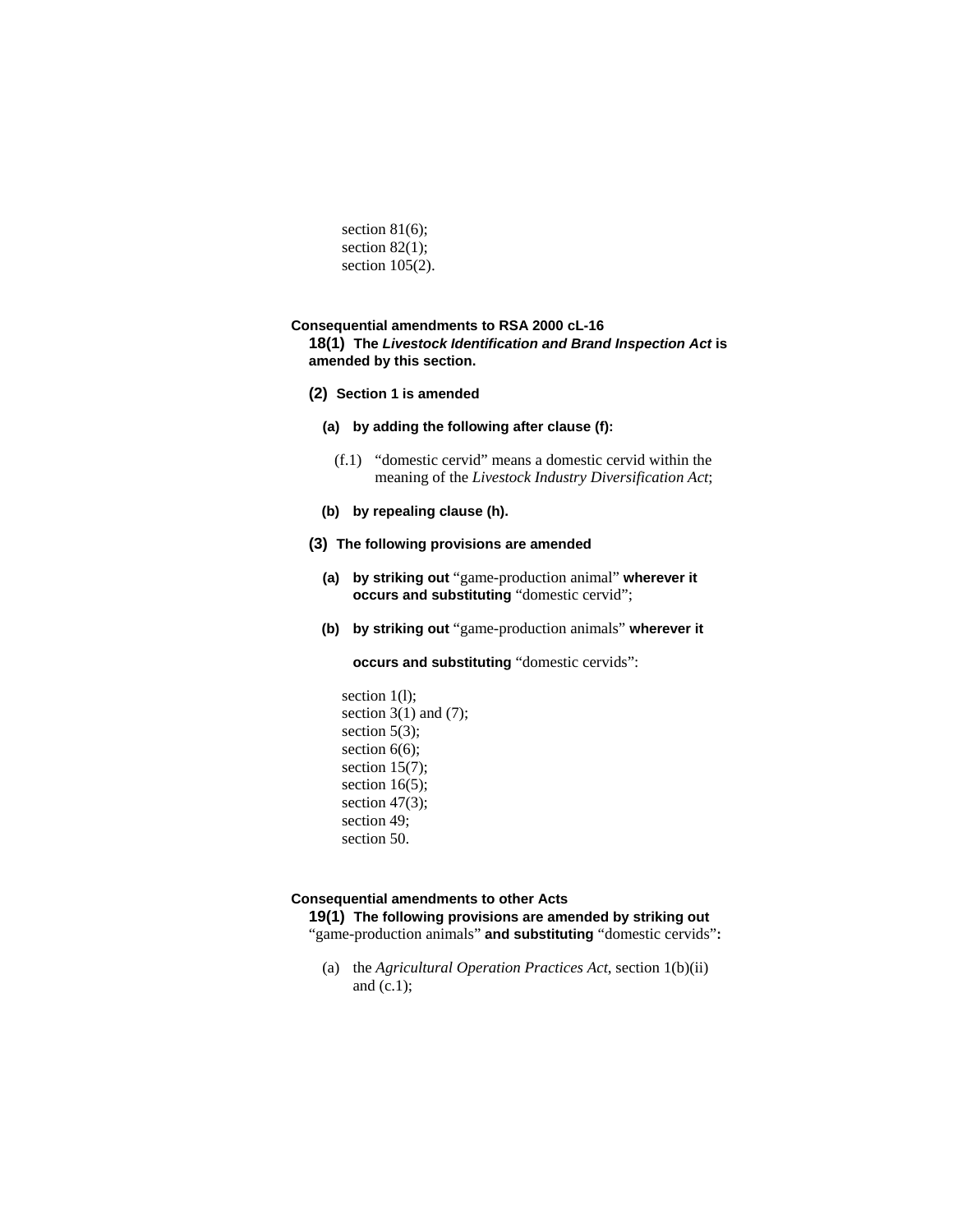- (b) the *Agricultural Pests Act*, section 1(1)(f);
- (c) the *Agriculture Financial Services Act*, section 25(f);
- (d) the *Employment Standards Code*, section 2(4)(a);
- (e) the *Labour Relations Code*, section 4(2)(e)(i);
- (f) the *Law of Property Act*, section 47(4)(b)(ii);
- (g) the *Livestock and Livestock Products Act*, section 1(e).

**(2) The** *Brand Act* **is amended in section 1(m) by striking out**  "game-production animal" **and substituting** "domestic cervid".

**20 This Act comes into force on Proclamation.** 

#### **Explanatory Notes**

**1** Amends chapter L-17 of the Revised Statutes of Alberta 2000.

- **2** Section 1 presently reads in part:
	- *1(1) In this Act,* 
		- *(a) "abattoir" means an abattoir or establishment within the meaning of the Meat Inspection Act;*
		- *(d) "Director" means the Director of the Animal Industry Division of the Department administered by the Minister, and includes a person to whom that Director delegates functions under section 2(1);*
		- *(f) "game-production animal" or "present game-production animal" means a wildlife*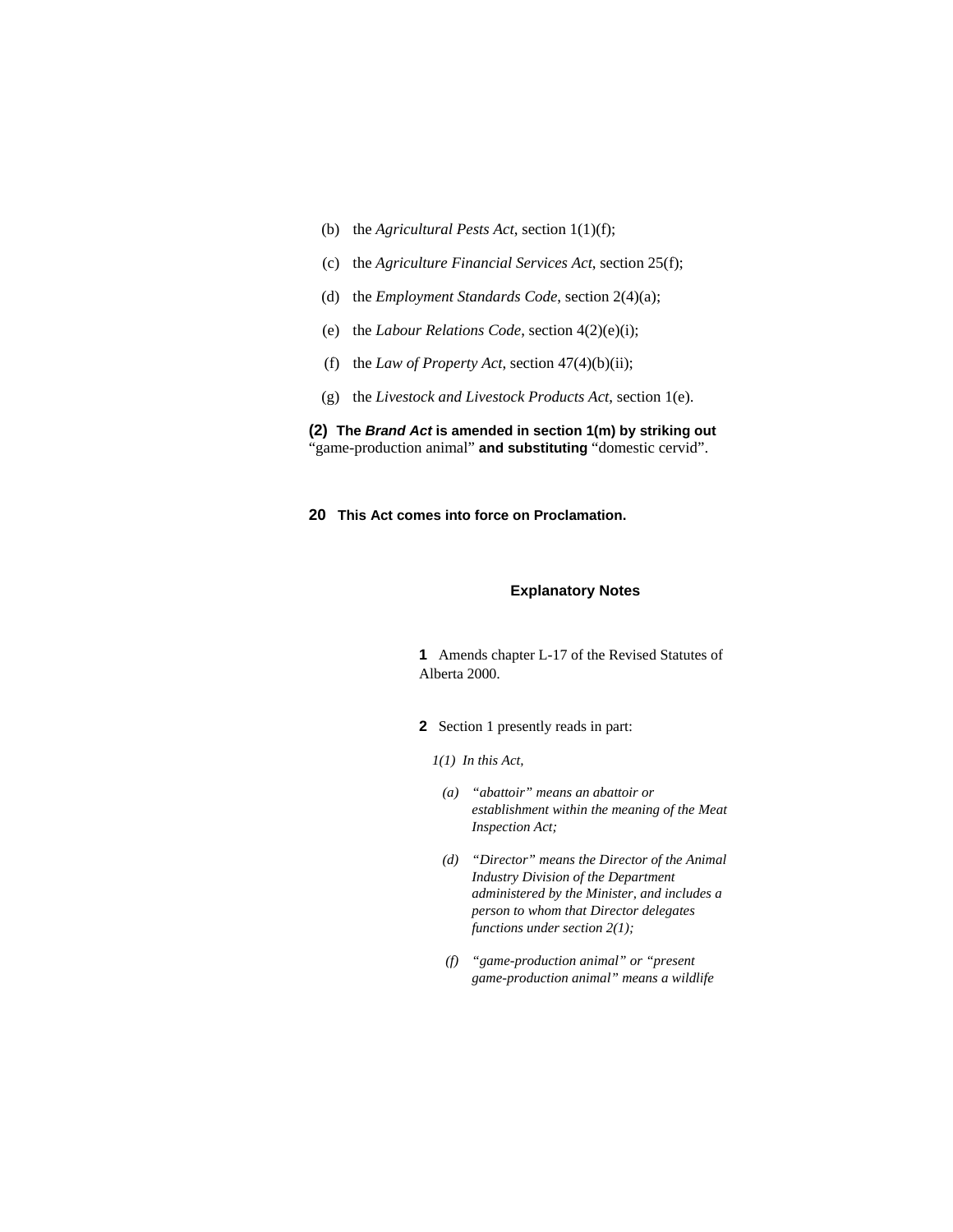*animal of a prescribed species that does not belong to the Crown, that is identified and registered and that is in captivity in Alberta for the purpose or the ultimate purpose of reproduction, sale as breeding stock or as meat or the sale of prescribed parts of it, or for any combination of those purposes;* 

- *(n) "prospective game-production animal" means a species animal that is not a game-production animal, that is in captivity for a purpose referred to in clause (f) and* 
	- *(i) that is registered or identified or respecting which there exists evidence of a reasonably and lawfully held intention to register or identify it,*
	- *(ii) that is a game-production animal except only that it is in captivity elsewhere than in Alberta, or*
	- *(iii) that does not belong to the Crown and is progeny of a female present or prospective game-production animal;*

**3** Interpretation – domesticated condition of animals.

**4** Section 6(1) presently reads:

*6(1) The Minister shall issue a licence to the applicant respecting the farm specified in the application if and only if* 

- *(a) the applicant is eligible under section 4(2),*
- *(b) the applicant has complied with section 5(1) and with any notice under section 5(2),*
- *(c) the Minister considers that the farm and its proposed operation, as specified in the application, would conform with this Act,*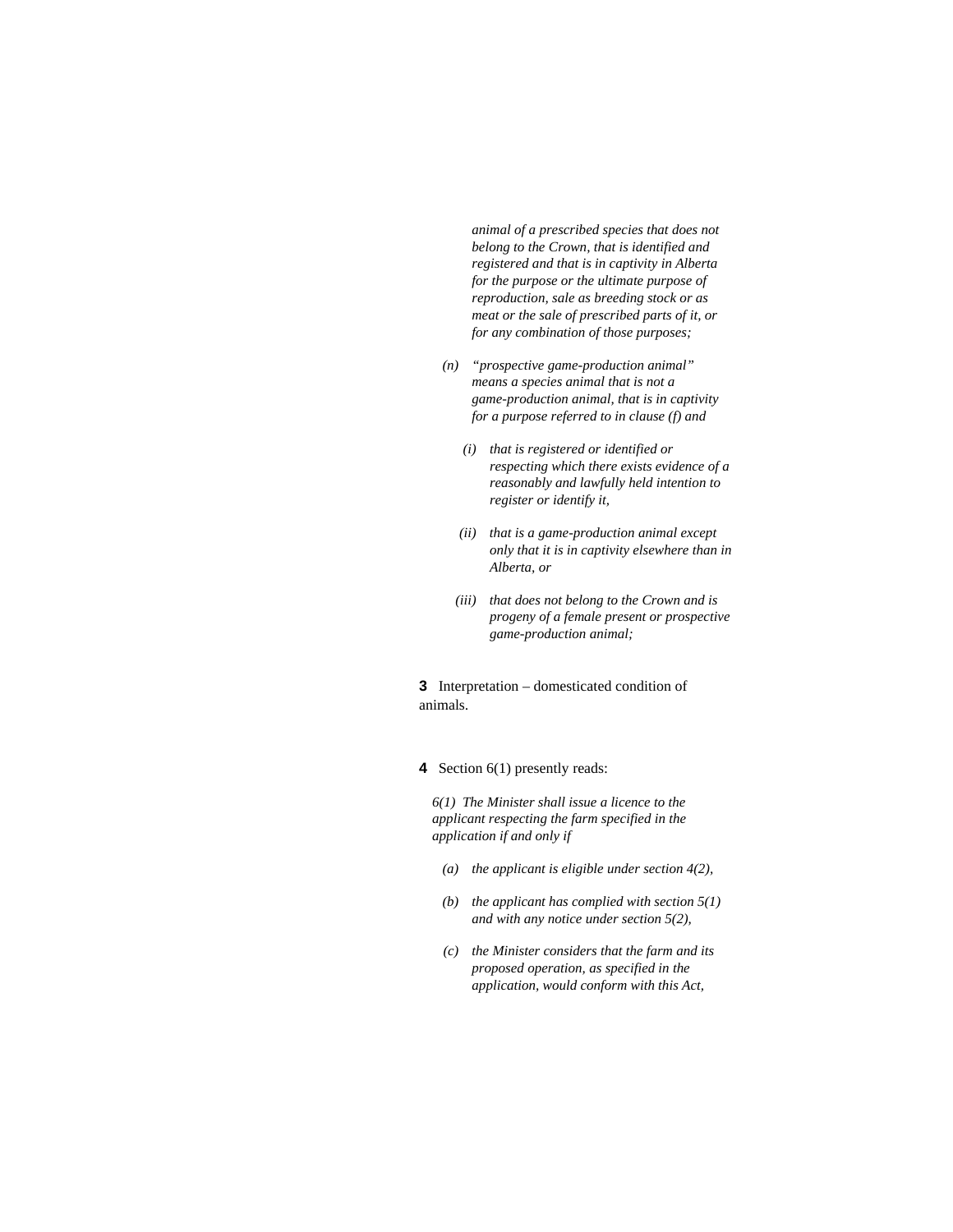- *(d) the Minister considers that the application accurately reflects the actual or proposed circumstances respecting the farm, and*
- *(e) the applicant pays the fee prescribed by the Minister.*
- **5** Section 11 presently reads in part:

*(2) Subject to subsection (1), an operator shall have live progeny born to a female authorized present or prospective game-production animal* 

- *(a) registered within 30 days after birth, and*
- *(b) identified at or before weaning.*
- *(4) Notwithstanding anything in this section, an operator shall not have a prospective game-production animal* 
	- *(a) registered or identified unless it is then held captive on the farm,*
	- *(b) registered or identified if it is then in quarantine or in isolation on the farm under this Act or any other law, or*
	- *(c) identified if it then belongs to the Crown.*
	- **6** Section 12 presently reads:

*12 An operator shall not permit a present or prospective game-production animal to be kept captive on the game animal production farm unless* 

- *(a) the farm licence specifically authorizes animals of the species to which that animal belongs to be kept on the farm, or*
- *(b) where the farm is being operated pursuant to section 9, the farm licence, immediately before its cancellation, specifically authorized*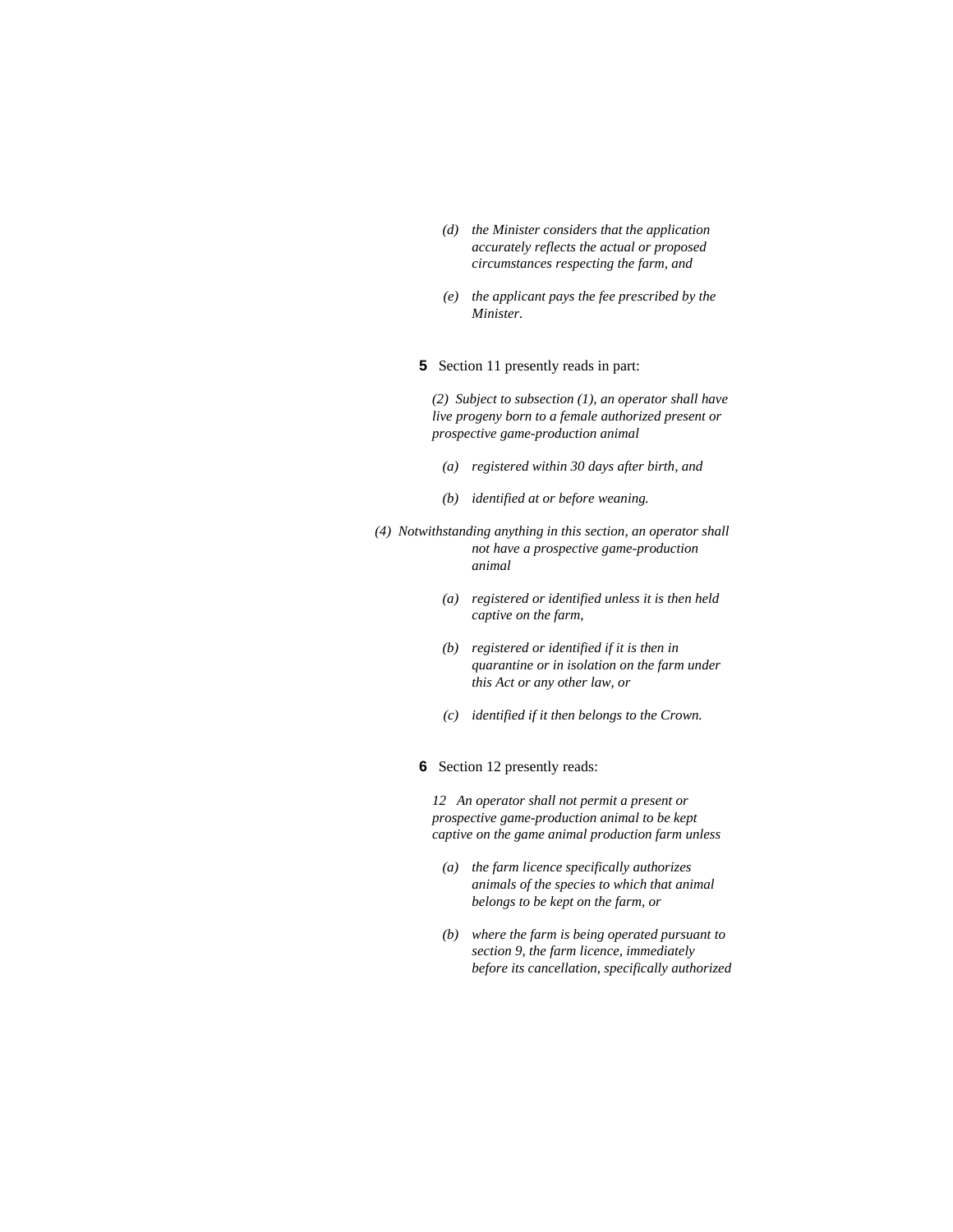*animals of the species to which that animal belongs to be kept on the farm.* 

## **7** Section 13(3) presently reads:

*(3) Subsection (1) does not apply to game-production animals lawfully taken off the farm in captivity.* 

**8** Release into the wild.

#### **9** Section 15 presently reads:

*15(1) An operator shall not allow a live prospective game-production animal to leave the farm in captivity.* 

*(2) A former licensee whose licence has been cancelled under section 7(1) shall not allow* 

- *(a) any present or prospective game-production animals into, or*
- *(b) any game-production animals out of,*

*the farm in captivity without the written permission of the Director.* 

**10** Transportation of present and prospective domestic cervids.

**11** Section 20 presently reads in part:

*20(1) If a present or prospective game-production animal escapes from captivity and*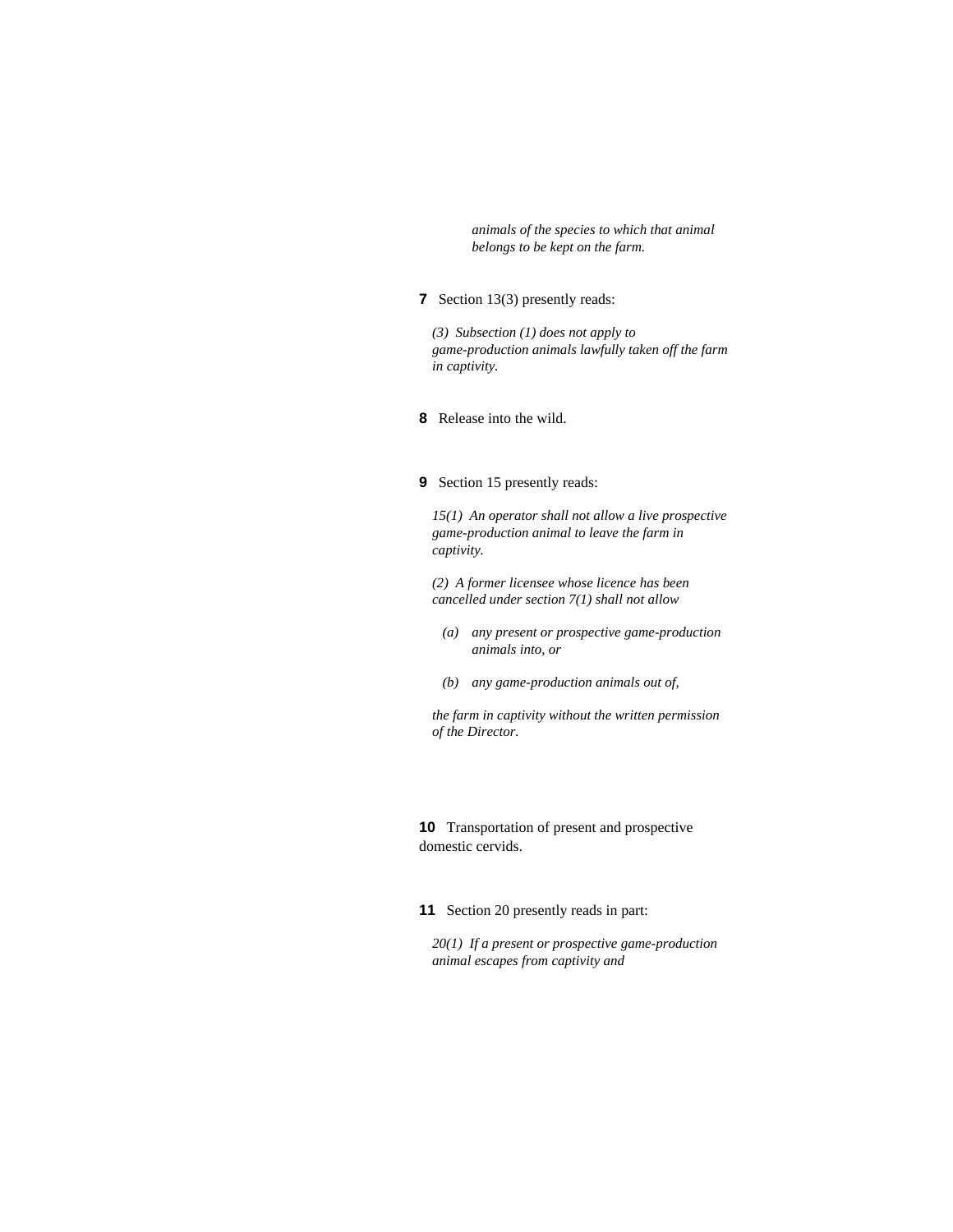- *(a) damage is done to property by the animal or by any person in attempting to capture the animal, or*
- *(b) expense is reasonably incurred in attempting to capture or in maintaining or transporting the animal,*

*the operator and, if the operator did not own the animal immediately before the escape, the owner of the animal at that time, are jointly and severally liable for that damage or expense, or for both, unless it is due wholly to the fault of the person suffering the damage or expense.* 

- *(3) If a person*
- *(a) opens and does not close or properly close a gate, or*
- *(b) tampers with, damages or destroys a gate or fence,*

*as a result of which a present or prospective game-production animal escapes from captivity, the person is liable for any damage or expense referred to in subsection (1).* 

## **12** Section 21 presently reads:

*21(1) A person shall not sell a live prospective game-production animal.* 

*(2) Subsection (1) does not apply to progeny that is registered but has not yet been weaned.* 

#### **13** Section 22 presently reads:

*22(1) A person shall not slaughter a game-production animal except at a lawfully operating abattoir prescribed by the Minister.*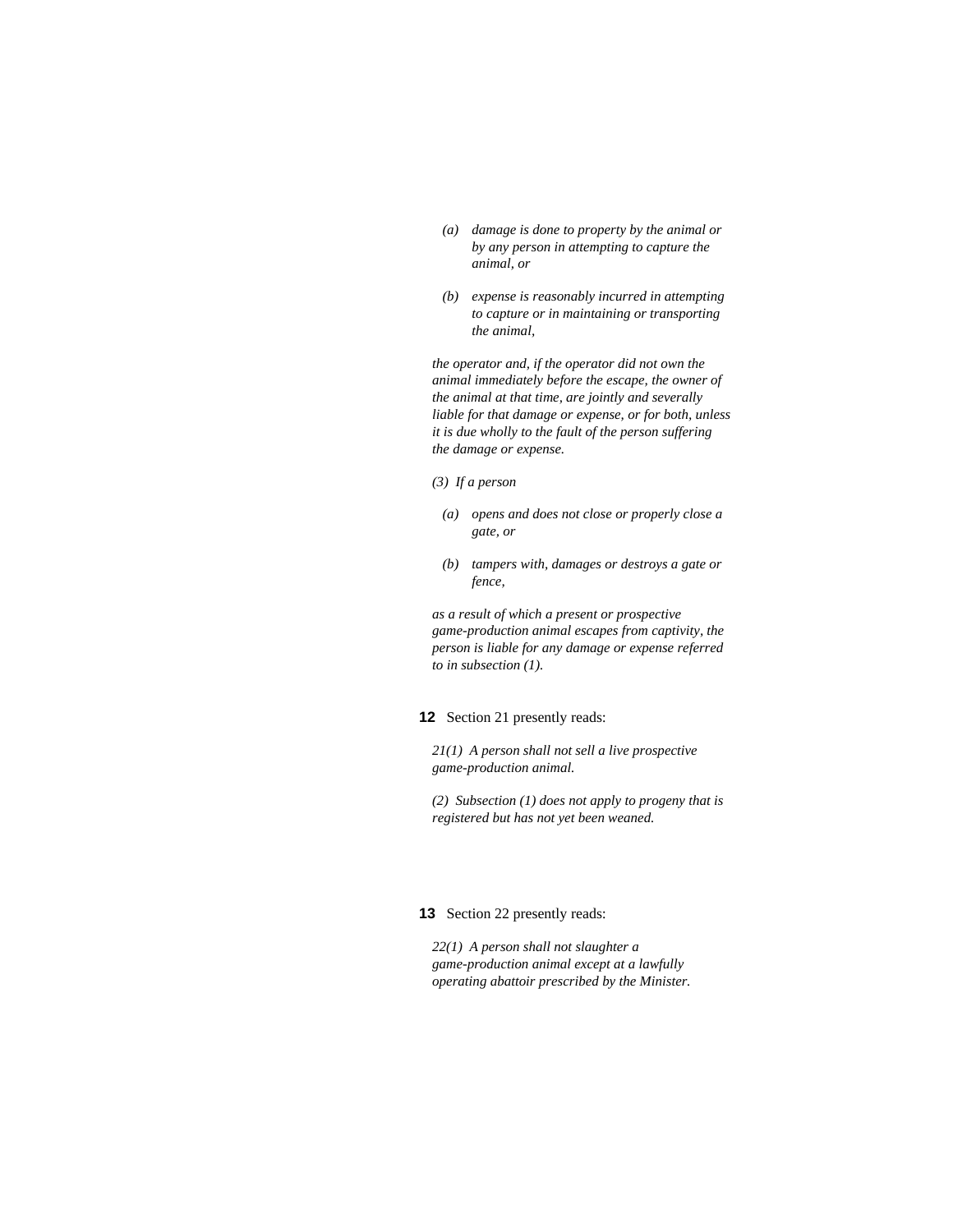*(2) Where a game-production animal was slaughtered and passed inspection under the Meat Inspection Act or the Meat Inspection Act (Canada), the person who slaughtered the animal shall have its carcass or parts of its carcass ribbon-branded or otherwise marked in accordance with the requirements prescribed by the Minister.* 

*(3) Subsection (1) does not apply to a slaughter conducted pursuant to an order or direction under section 18(4) directing or authorizing the slaughter elsewhere than at an abattoir, or conducted pursuant to any other law.* 

#### **14** Section 23 presently reads:

*23 A person shall not sell any non-meat parts or products of any present or prospective game-production animal unless parts or products of the type to be sold are prescribed in relation to animals of the species to which that animal belongs and unless* 

- *(a) the person is the operator of the farm on which that animal is or was kept, or*
- *(b) the person is authorized to do so by or under the Wildlife Act.*

#### **15** Section 30 presently reads:

*30 A person who contravenes any provision of this Act is guilty of an offence against this statute and liable* 

 *(a) in the case of an offence against section 4, to a fine of not more than \$50 000 or to imprisonment for a term of not more than 12 months, or to both, and*